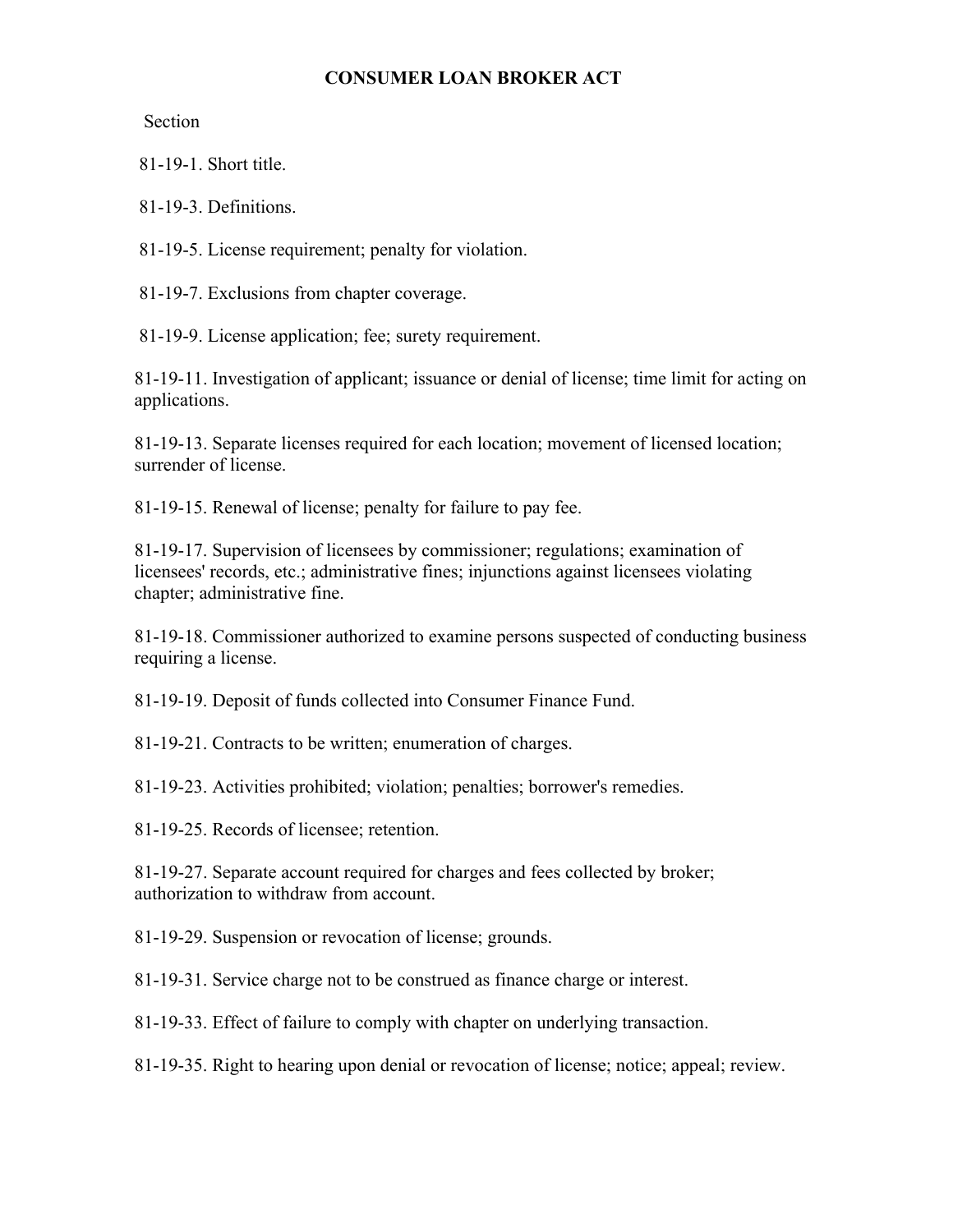This chapter shall be known and may be cited as the "Consumer Loan Broker Act."

Sources: Laws, 1992, ch. 485, § 1, eff from and after July 1, 1992.

## **§ 81-19-3. Definitions.**

As used in this chapter:

 (a) "Advance fee" means any consideration which is assessed or collected prior to the closing of a loan.

(b) "Commissioner" means the Commissioner of Banking and Consumer Finance.

 (c) "Consumer loan" means a transaction by which a lender extends credit for personal, family or household purposes in the form of payment of money or of agreement to pay money, for the account of, or to a third party on behalf of, a natural person or persons and which is repayable in installments and may be unsecured or secured by real or personal property. The term "consumer loan" also includes the creation of consumer debt by a credit to an account with a lender upon which the borrower is entitled to draw immediately.

(d) "Consumer loan broker" means a person not otherwise exempt from this chapter who, for compensation from borrowers, finds and obtains consumer loans or credit cards for borrowers from third party lenders.

(e) "Department" means the Department of Banking and Consumer Finance.

(f) "Lender" means a person who makes consumer loans.

(g) "License" means a license required by this chapter.

(h) "Loan charges and fees" means amounts collected from a borrower by a consumer loan broker on behalf of a lender to defray costs of such items as appraisals, surveys, title opinions and similar other expenses.

(i) "Service charge" means the amount charged a borrower by a consumer loan broker for the service of finding and obtaining a consumer loan for the borrower from a third party lender.

(j) "Records" or "documents" means any item in hard copy or produced in a format of storage commonly described as electronic, imaged, magnetic, microphotographic or otherwise, and any reproduction so made shall have the same force and effect as the original thereof and be admitted in evidence equally with the original.

Sources: Laws, 1992, ch. 485, § 2; Laws, 2000, ch. 621, § 30, eff from and after passage (approved May 23, 2000.)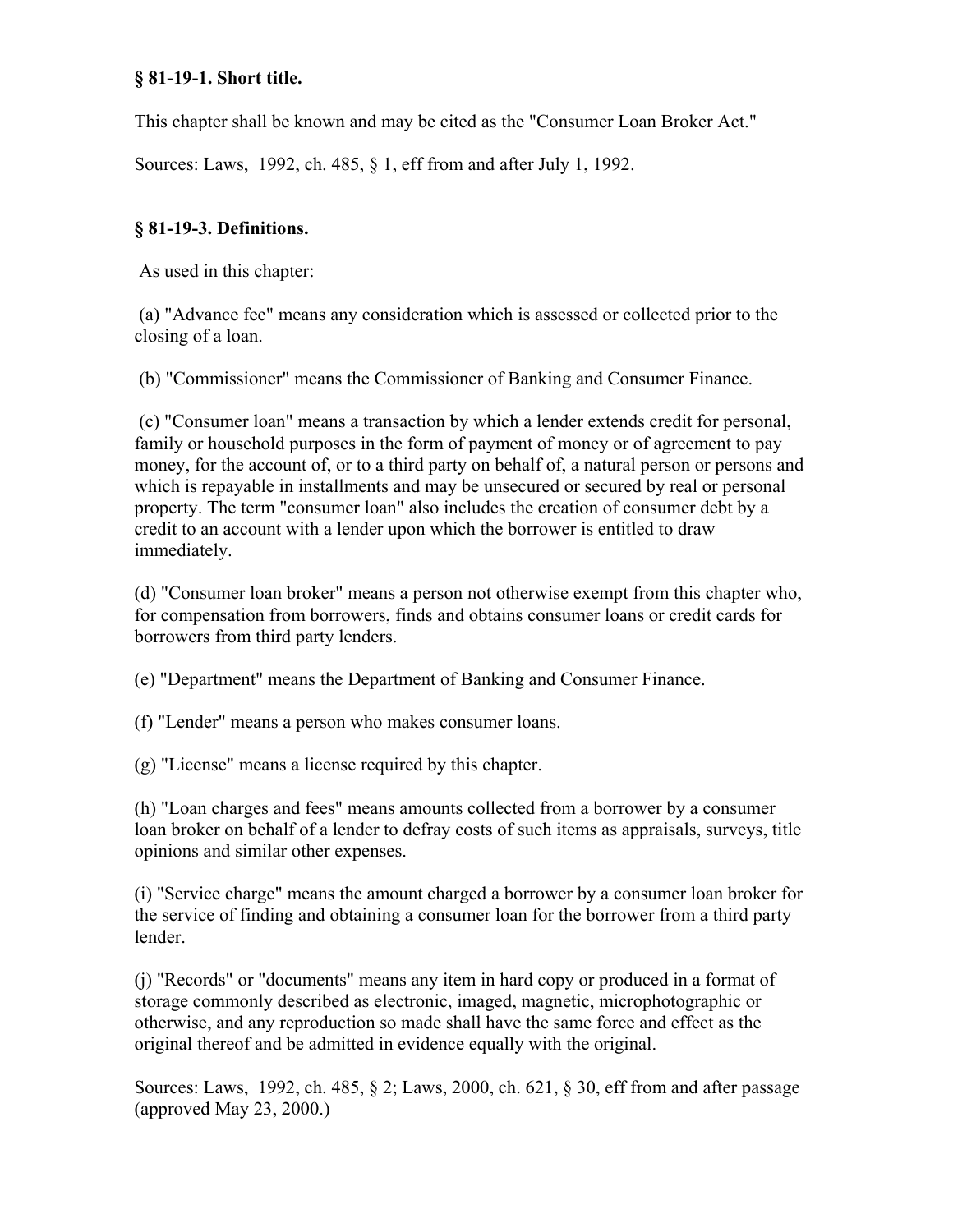#### **§ 81-19-5. License requirement; penalty for violation.**

 No person shall engage in the business of being a consumer loan broker before posting the bond and obtaining the license as required by this chapter. Any person violating this section is guilty of a misdemeanor and, upon conviction thereof, shall be punished by a fine of not more than One Thousand Dollars (\$1,000.00) or by imprisonment in the county jail for not more than six (6) months, or by both such fine and imprisonment.

Sources: Laws, 1992, ch. 485, § 3, eff from and after July 1, 1992.

## **§ 81-19-7. Exclusions from chapter coverage.**

Except as otherwise provided in this section, this chapter does not apply to:

(a) Banks, bank holding companies, credit unions, insurance companies, savings and loan associations, savings banks, savings and loan association holding companies, small loan licensees, pawnbrokers, trust companies and their employees when acting on behalf of the employer.

(b) Approved mortgagees of the United States Department of Housing and Urban Development, the Federal Housing Administration or other federal agency.

(c) Mortgage companies required to be licensed and individuals required to be registered under the Mississippi Mortgage Consumer Protection Act (Sections 1 through 24 of this act), and persons exempt from licensing and registration as provided in Section 81-18-5.

(d) An attorney or certified public accountant licensed in this state, or an enrolled agent who has a current certification from the Internal Revenue Service, who is not actively and principally engaged in the business of being a consumer loan broker even though the services of a consumer loan broker are occasionally rendered in the attorney's practice of law, the certified public accountant's practice of accounting or the enrolled agent's practice of tax services or bookkeeping. However, any such attorney, or certified public accountant or enrolled agent still shall be subject to the provisions of this chapter except for the provisions of Section 81-19-5.

(e) A person who, without the consent of the owner, receives a mortgage or deed of trust on real or personal property as security for an obligation arising from use of materials or services in the improvement or repair of the property.

(f) A seller of real property who receives one or more mortgages or deeds of trust as security for a purchase money obligation.

Sources: Laws, 1992, ch. 485, § 4; Laws, 1994, ch. 320 § 6; Laws, 1997, ch. 332, § 5; Laws, 2000, ch. 579, § 26; Laws, 2004, ch. 370, § 1 ( approved March 14, 2005). This act shall take effect and be in force from and after July 1, 2005.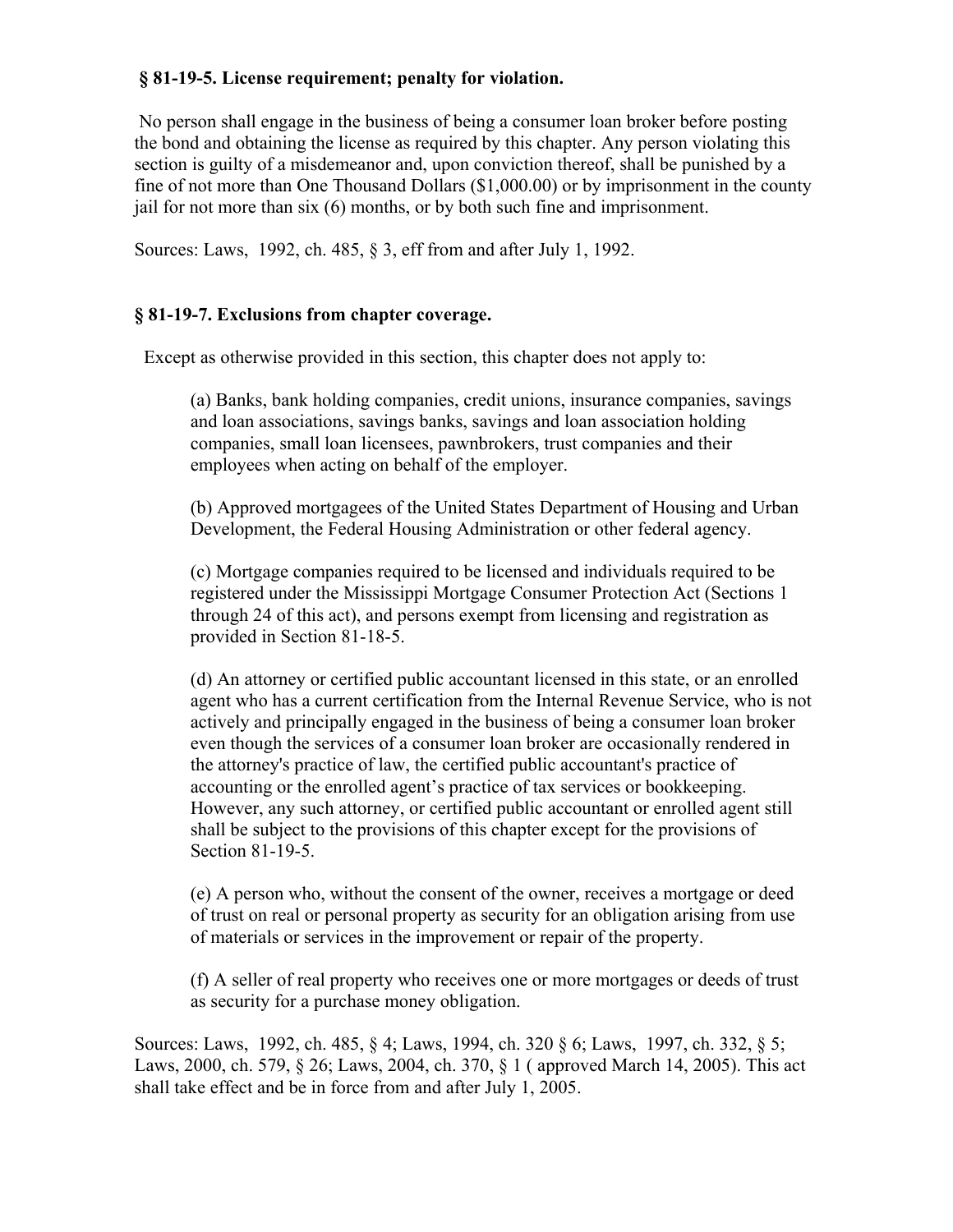#### **§ 81-19-9. License application; fee; surety requirement.**

 (1) An application to become licensed as a consumer loan broker shall be in writing, under oath and in a form prescribed by the commissioner, and shall contain:

(a) The full name and address of the applicant;

(b) The street address, municipality and county of the proposed licensed location;

- (c) The complete business and residence address of:
	- (i) The proprietor, if an individual applicant;
	- (ii) All partners, if a partnership applicant; or
	- (iii) The directors and chief executive officer, if a corporate applicant; and

(d) Such other information as the commissioner may reasonably require in order to evaluate the applicant's suitability to operate as a consumer loan broker.

(2) Each application shall be accompanied by the payment of Three Hundred Dollars (\$300.00), which shall be the annual license fee for each licensed location of a consumer loan broker and is in addition to all other taxes and fees required by law. The twelvemonth licensing period shall begin on the date the license is issued.

(3) Each application shall be accompanied by evidence of a surety bond in an amount of Twenty-five Thousand Dollars (\$25,000.00) issued by a company authorized to do business in Mississippi and approved by the commissioner. The bond shall be in favor of the State of Mississippi to discharge unsatisfied indebtedness or liability of the licensed consumer loan broker to the state, any political subdivision thereof or to any person who may have a cause of action against the broker by reason of the broker's conduct as a licensed consumer loan broker.

The surety on the bond may cancel same by giving sixty (60) days' notice in writing to the commissioner and thereafter shall be relieved of liability after the effective date of cancellation. The commissioner shall require a new bond in an amount of Twenty-five Thousand Dollars (\$25,000.00) at any time he has knowledge that a licensee's bond has expired, is about to expire or, in the opinion of the commissioner, is insecure for any reason. The license of any consumer loan broker who fails to post a replacement bond within ten (10) days from receipt of a notice from the commissioner shall be cancelled immediately.

Claimants against the licensee may bring suit directly on the bond, and the Attorney General also may bring suit on behalf of claimants in one (1) or multiple actions.

Sources: Laws, 1992, ch. 485, § 5, eff from and after July 1, 1992.

# **§ 81-19-11. Investigation of applicant; issuance or denial of license; time limit for acting on applications.**

The commissioner shall investigate the financial soundness, experience, character, reputation and general fitness of the applicant to determine if the business will be operated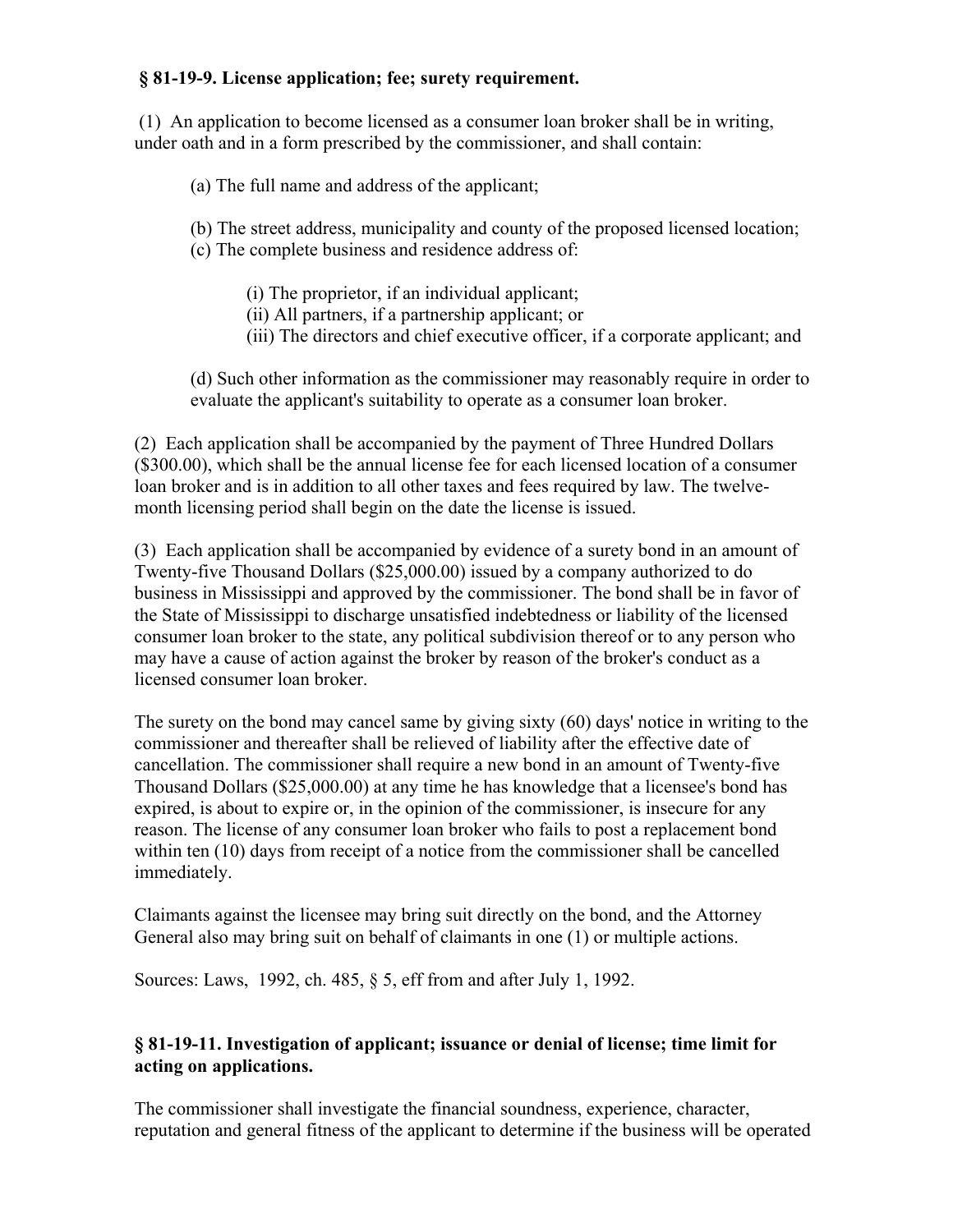honestly and in compliance with this chapter and the regulations of the department and if the applicant merits the confidence of the community in which the license is to be located.

At the determination of the commissioner, a license may be issued to the applicant to operate as a consumer loan broker at the address stated in the application.

The commissioner may deny the application and, in that event, shall return the applicant's bond as well as one-half  $(1/2)$  of the annual fee. The commissioner shall retain the remaining one-half (1/2) and treat it as other collections permitted under this chapter. The commissioner shall officially act on all applications within thirty (30) days of receipt of same by the department.

Sources: Laws, 1992, ch. 485, § 6, eff from and after July 1, 1992.

## **§ 81-19-13. Separate licenses required for each location; movement of licensed location; surrender of license.**

No more than one (1) place of business may be operated under one (1) license; however, a licensed entity may operate multiple locations, each separately licensed.

The license shall be in such form as the commissioner may prescribe and shall be conspicuously posted in the licensed location.

A licensee may move the licensed location within the same county after securing the permission of the commissioner and the payment of Twenty-five Dollars (\$25.00) to the department. Upon approval of the new address, the commissioner shall issue an amended license for the unexpired portion of the year. Nothing in this paragraph shall authorize or permit any change of a licensed address to any location outside the original county of licensure.

A licensee may surrender his license by returning it to the commissioner; however, neither the licensee nor the surety on his bond are relieved of any liability which may have accrued before the surrender date.

Sources: Laws, 1992, ch. 485, § 7, eff from and after July 1, 1992.

## **§ 81-19-15. Renewal of license; penalty for failure to pay fee.**

Applications for renewal of a license shall be submitted, along with the payment of the annual fee, on an application form supplied by the commissioner upon which information relating to all of the applicant's licensed offices shall be set forth in accordance with instructions contained therein, including, in the discretion of the commissioner, such additional information as may be required by statute or regulation for the issuance of an initial license.

The application for renewal of a license shall be received by the commissioner within thirty (30) days prior to the expiration of any valid and existing license issued hereunder. If any person engages in business as provided for in this chapter without paying the license fee provided for in this chapter before commencing business or before the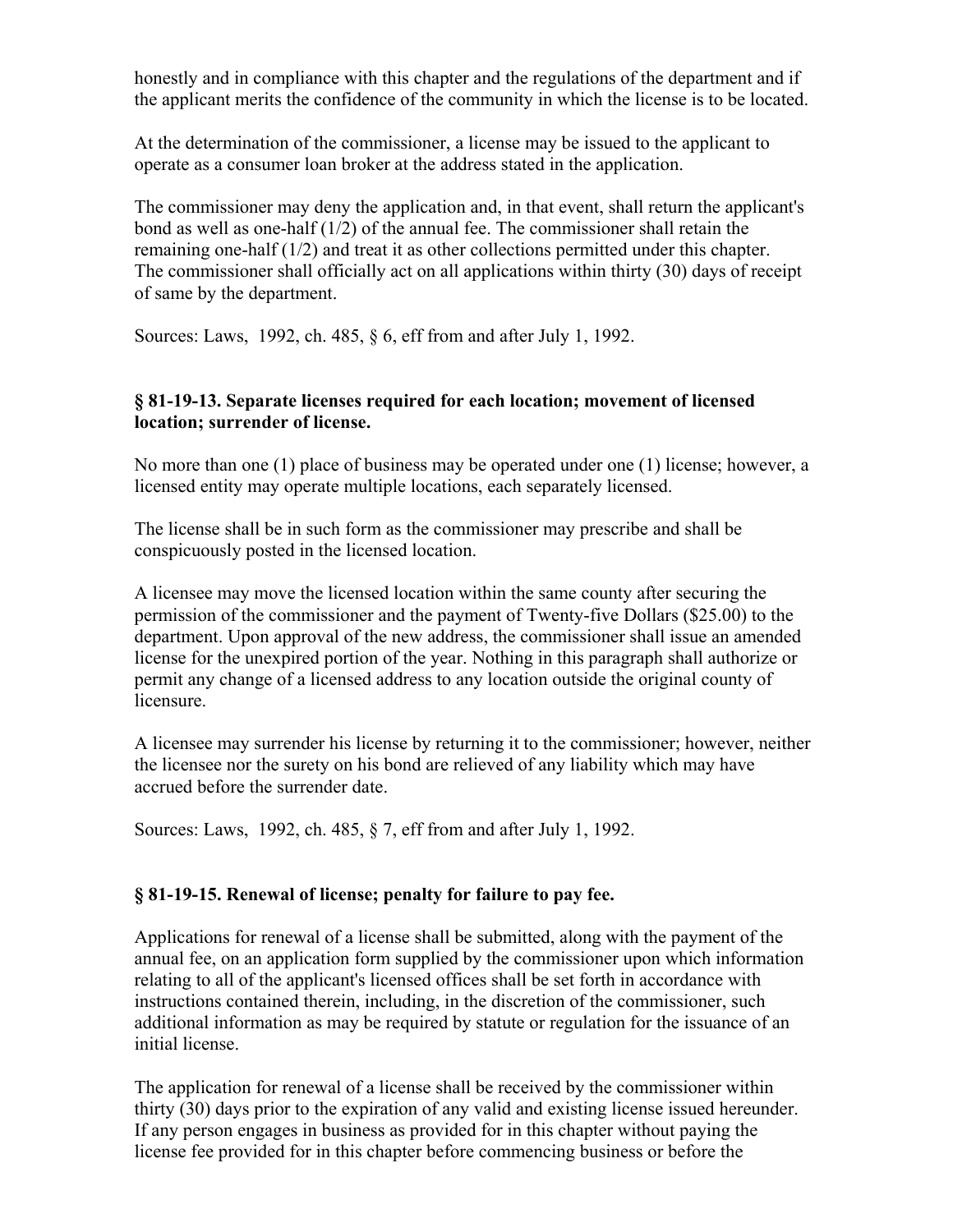expiration of his current license shall be liable for the full amount of the license fee, plus a penalty in an amount not to exceed Twenty-five Dollars (\$25.00) for each day that the person has engaged in the business without a license or after the expiration of a license.

Sources: Laws, 1992, ch. 485, § 8; Laws, 2000, ch. 621, § 31, eff from and after passage (approved May 23, 2000.)

#### **§ 81-19-17. Supervision of licensees by commissioner; regulations; examination of licensees' records, etc.; administrative fines; injunctions against licensees violating chapter; administrative fine.**

(1) Each licensee shall be subject to the supervision of the commissioner.

(2) The commissioner is authorized to make and enforce such reasonable regulations as are necessary and proper for the administration, enforcement and interpretation of the provisions of this chapter. In adopting such regulations, the commissioner shall follow the procedures set forth in the Mississippi Administrative Procedures Act (Sections 25-43-1 et seq., Mississippi Code of 1972).

(3) In order to discover violations of this chapter and to identify persons subject to the provisions of this chapter, the commissioner is authorized to examine licensees, including all books, records, accounts and papers employed by such licensees in the transaction of their business, to summon witnesses and examine them under oath concerning matters relating to the business of such persons, and to investigate such other matters as may be relevant in the opinion of the commissioner. For this purpose and for the general purposes of administration of this chapter, the commissioner may employ such deputies and assistants as may be necessary, and such deputies and assistants, in the discretion of the commissioner, may be vested with the same authority conferred upon the commissioner by this chapter.

(4) For the purpose of defraying a portion of the examination and administrative expenses incurred by the commissioner, each licensee shall pay at the time of examination the actual expenses of the examination, not to exceed Two Hundred Dollars (\$200.00) per day for the time actually devoted to examining the business of the licensee. However, for any examination other than one conducted because of suspected blatant violation of this chapter, the amount charged to any single licensee in any one (1) year shall not exceed Two Thousand Dollars (\$2,000.00).

(5) The commissioner may impose and collect an administrative fine against any person found to have charged or collected a service charge or advance fee from a borrower before a loan is actually found, obtained and closed for such borrower. Such fine shall not exceed Five Thousand Dollars (\$5,000.00) for each violation.

(6) Whenever the commissioner has reasonable cause to believe that any person is violating any of the provisions of this chapter, in addition to all other remedies provided herein, the commissioner may, by, through and on the relation of the Attorney General, district attorney or county attorney, apply to a court of competent jurisdiction for an injunction, both temporary and permanent, to restrain such person from engaging in or continuing such violation of the provisions of this chapter or from doing any act or acts in furtherance thereof.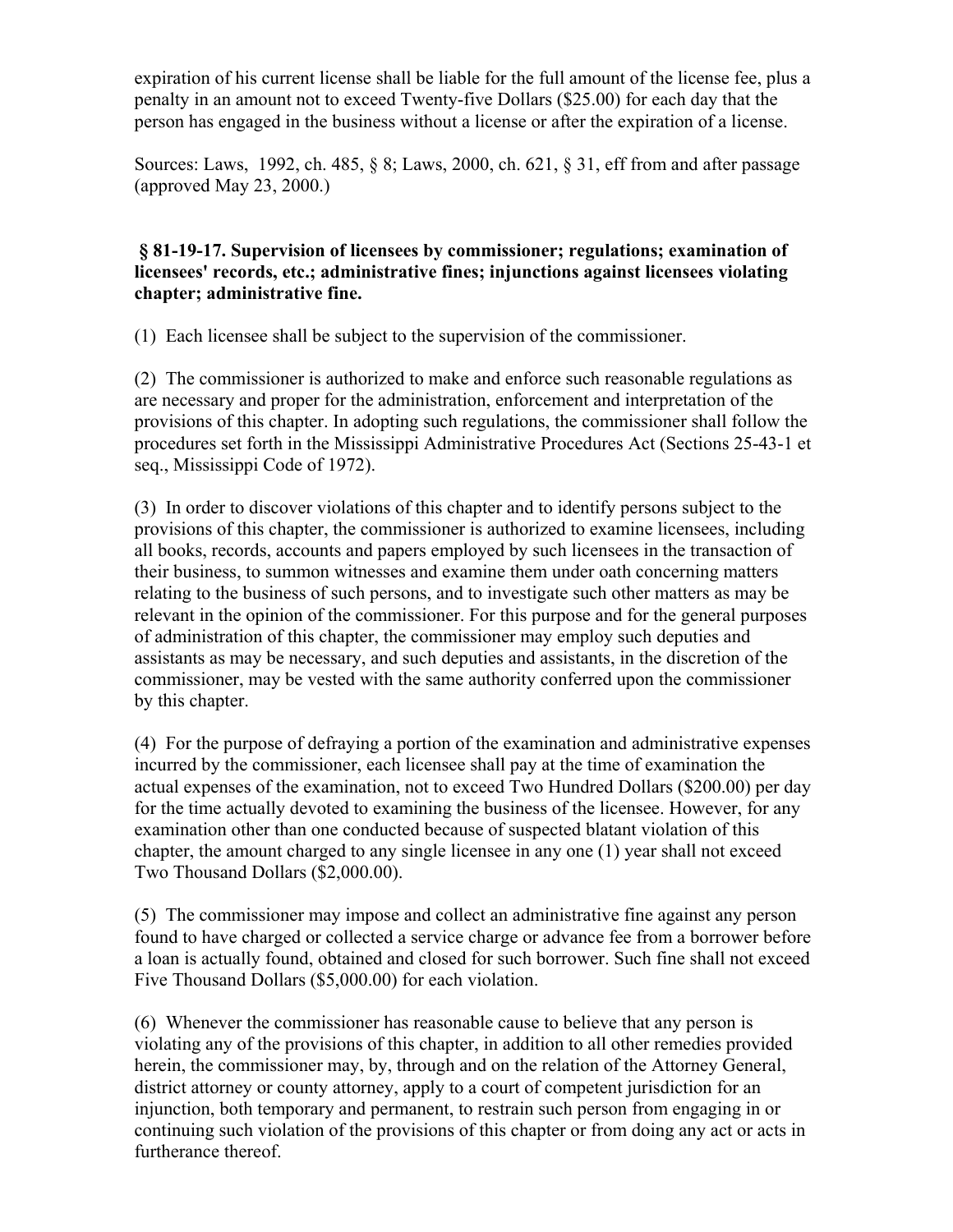(7) The commissioner may, after notice and hearing, impose an administrative fine against any licensee if the licensee or employee is adjudged by the commissioner to be in violation of the provisions of this chapter. The administrative fine shall not exceed Five Hundred Dollars (\$500.00) per violation and shall be deposited into the Consumer Finance Fund of the Department of Banking and Consumer Finance. Sources: Laws, 1992, ch. 485, § 9; Laws, 2000, ch. 621, § 32, eff from and after passage (approved May 23, 2000.)

## **§ 81-19-18. Commissioner authorized to examine persons suspected of conducting business requiring a license.**

The commissioner, or his duly authorized representative, for the purpose of discovering violations of this chapter and for the purpose of determining whether persons are subject to the provisions of this chapter, may examine persons licensed under this chapter and persons reasonably suspected by the commissioner of conducting business that requires a license under this chapter, including all relevant books, records and papers employed by those persons in the transaction of their business, and may summon witnesses and examine them under oath concerning matters relating to the business of those persons, or such other matters as may be relevant to the discovery of violations of this chapter, including without limitation the conduct of business without a license as required under this chapter.

Sources: Laws, 2000, ch. 621, § 34, eff from and after passage (approved May 23, 2000.)

## **§ 81-19-19. Deposit of funds collected into Consumer Finance Fund.**

All funds coming into the possession of the commissioner as a result of this chapter, including all annual fees and examination fees, shall be deposited by the commissioner into the special fund in the State Treasury known as the "Consumer Finance Fund," and shall be expended by the commissioner solely and exclusively for the administration and enforcement of this chapter.

Sources: Laws, 1992, ch. 485, § 10; Laws, 2000, ch. 621, § 33, eff from and after passage (approved May 23, 2000.)

## **§ 81-19-21. Contracts to be written; enumeration of charges.**

A licensee may not enter into an agreement to find and obtain a consumer loan for a borrower unless the agreement is in writing. The contract shall indicate a range acceptable to the borrower of the financing terms, the interest rate, loan charges and fees, and any other charges.

If the loan is to be secured by real property, the contract must enumerate and describe the types of charges which are likely to be made, with a range for each stated, including: discount points, origination fee, appraisals, surveys, title opinions, title insurance and prepaid taxes and insurance premiums. Should the total actual costs at closing exceed the estimate by the greater of ten percent (10%) or Two Hundred Dollars (\$200.00), the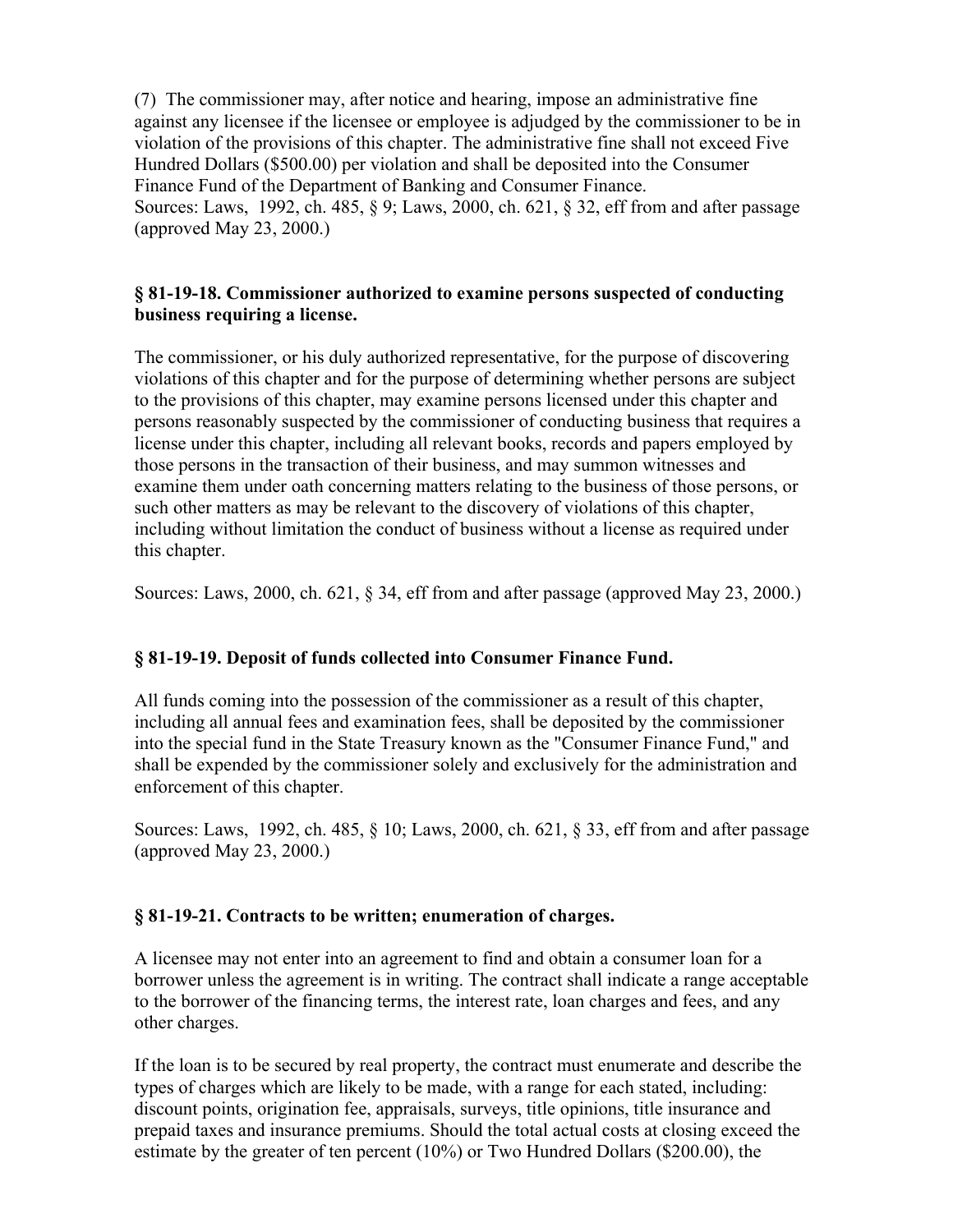licensee shall obtain a written agreement from the borrower that the borrower has elected to consummate the transaction even though not obligated to do so. However, any loan charges made by a licensee under the Small Loan Regulatory Law (Sections 75-67-101 through 75-67-137) and the Small Loan Privilege Tax Law (Sections 75-67-201 through 75-67-247) shall be enumerated, described and assessed in the manner provided by Section 75-67-121, Mississippi Code of 1972.

Sources: Laws, 1992, ch. 485, § 11, eff from and after July 1, 1992.

#### **§ 81-19-23. Activities prohibited; violation; penalties; borrower's remedies.**

(1) No consumer loan broker may:

(a) Charge or collect any service charge or advance fee from a borrower unless and until a loan is actually found, obtained and closed for that borrower, and in no event shall a service charge exceed three percent (3%) of the original principal amount of the loan or a fee of Twenty-five Dollars (\$25.00), whichever is greater;

(b) Advertise:

(i) Using false, misleading or deceptive statements regarding the services provided by the consumer loan broker, the amount of service charge or the rates, terms and conditions of any loan which might be obtained through the services of the consumer loan broker;

(ii) Using the terms "insured," "bonded," "guaranteed" or "secured" with regard to the consumer loan broker's services or to any loan which might be obtained through the services of the consumer loan broker; or

(iii) Without including the full name and address of the consumer loan broker;

(c) Act as a lender on any consumer loan transaction from which the consumer loan broker receives a service charge from the borrower;

(d) Receive a service charge from a borrower on any consumer loan made by an affiliated lender, meaning a lender under common control or ownership with the consumer loan broker;

(e) Receive a service charge on any consumer loan from which the consumer loan broker also receives compensation as a licensed real estate broker or real estate salesman, unless the fact of payment, the amount of the service charge and the identity of the consumer loan broker is fully disclosed to the borrower;

(f) Accept an assignment of wages or salary from any borrower for any purpose;

(g) Make a false promise in order to influence or induce a person to use the consumer loan broker's services, whether made through agents, employees, advertising or otherwise;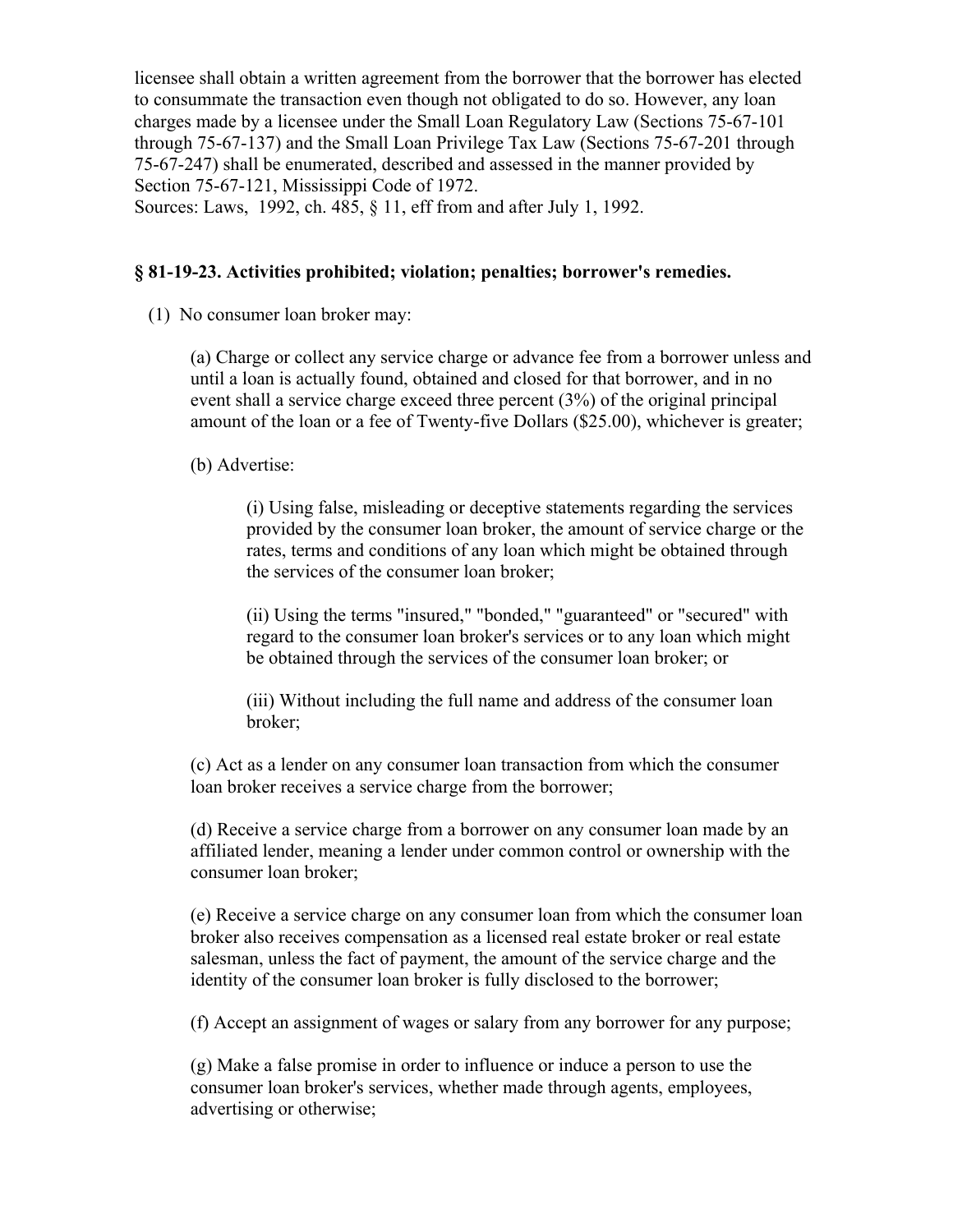(h) Misrepresent or conceal essential or material facts regarding the consumer loan broker's services on any transaction under this chapter;

(i) Withhold or suppress information from the commissioner or refuse to permit an examination of the consumer loan broker's records by the commissioner or his agent;

(j) Fail to disburse funds in compliance with written agreements or to account for all monies received and disbursed; or

(k) Fail to comply with the provisions of this chapter or of the regulations of the commissioner.

(2) Any person who knowingly violates any provision of this section shall be guilty of a felony and, upon conviction thereof, shall be punished by a fine of not more than One Thousand Dollars (\$1,000.00) or by commitment to the custody of the State Department of Corrections for a term of not more than three (3) years, or by both such fine and commitment.

(3) (a) Any borrower injured by a violation of this section may bring an action for recovery of damages. Judgment shall be entered for actual damages but in no case shall be less than the amount paid by the borrower to the loan broker, plus reasonable attorney's fees and costs. An award may also be entered for punitive damages.

(b) Any borrower injured by a violation of this section may bring an action against the surety bond or trust account, if any, of the loan broker.

(c) The remedies provided under this section are in addition to any other procedures or remedies for any violation or conduct provided for in any other law.

Sources: Laws, 1992, ch. 485, § 12; Laws, 1999, ch. 505, § 1; Laws, 2004, ch. 370, § 2, eff from and after passage (approved Apr. 20, 2004.)

#### **§ 81-19-25. Records of licensee; retention.**

(1) A licensee shall retain a complete record of each transaction under this chapter for a period of two (2) years from the date of the closing of the loan. The commissioner may prescribe by regulation the form and nature of the records to be retained.

(2) All records must be housed at the licensed location unless specific permission is secured from the commissioner to maintain them at another location within the state.

Sources: Laws, 1992, ch. 485, § 13, eff from and after July 1, 1992.

**§ 81-19-27. Separate account required for charges and fees collected by broker; authorization to withdraw from account.**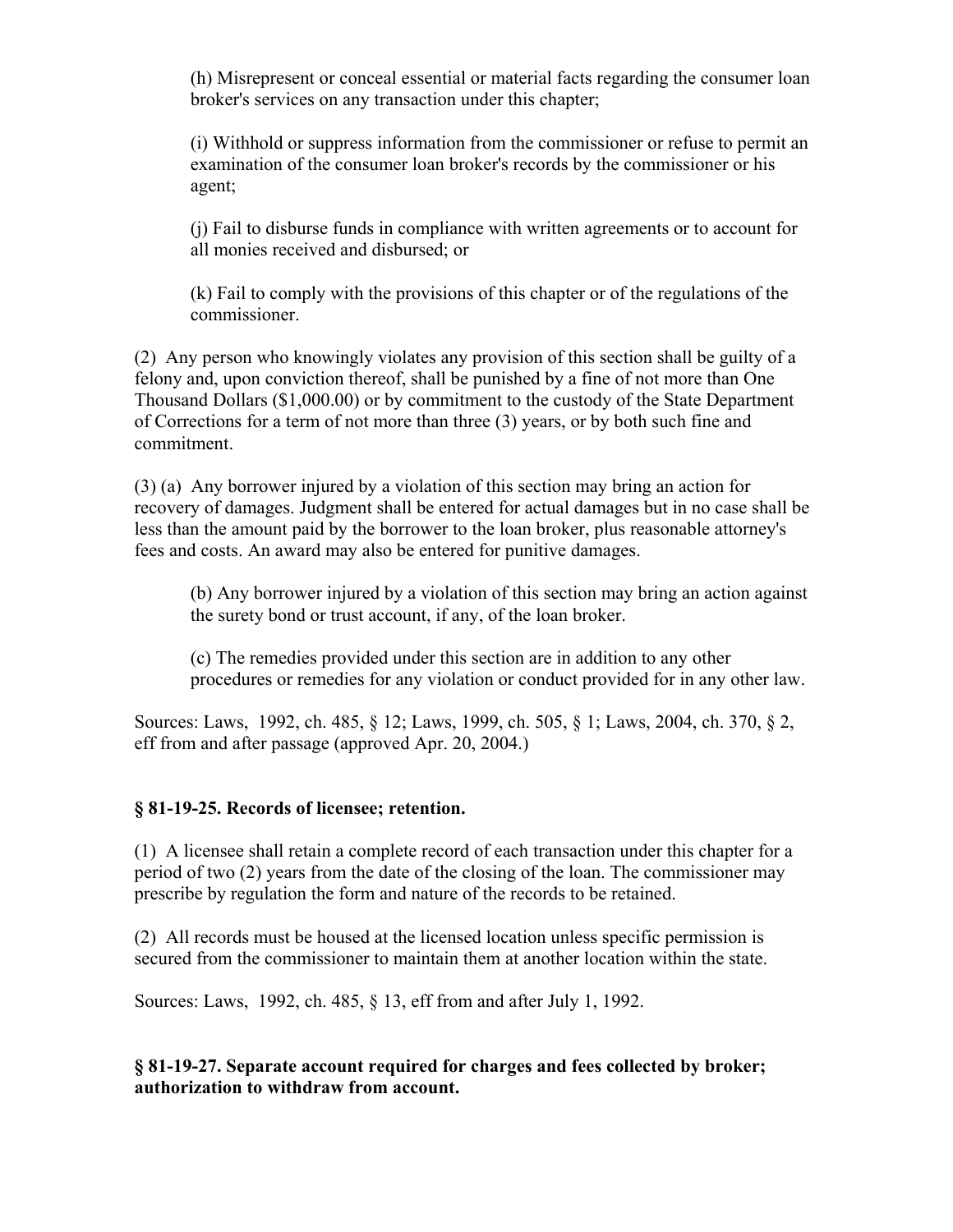(1) Loan charges and fees collected on behalf of a lender by the licensee from a borrower shall be deposited and kept in an account maintained solely for that purpose and totally apart and separate from the monies of the licensee.

(2) Withdrawals of loan charges and fees from the separate account shall be only at the direction of the lender, an escrow agent or a loan closing attorney. Proof of the authorization to withdraw and pay out loan charges and fees shall be retained by the licensee.

Sources: Laws, 1992, ch. 485, § 14, eff from and after July 1, 1992.

# **§ 81-19-29. Suspension or revocation of license; grounds.**

 (1) After notice and hearing, the commissioner may suspend or revoke any license if he finds that the licensee has knowingly and without exercising due care:

(a) Failed to pay the annual license fee imposed by this chapter or an examination fee imposed by the commissioner under authority of this chapter; or

(b) Violated any provision of this chapter or of any rule or regulation issued under this chapter.

(2) When the commissioner has reasonable cause to believe that a person is violating any provision of this chapter, the commissioner, in addition to and without prejudice to the authority provided elsewhere in this chapter, may enter an order to require the person to stop or to refrain from the violation. The commissioner may sue in any circuit court of the state having jurisdiction and venue to enjoin the person from engaging in or continuing the violation or from doing any act in furtherance of the violation. In such an action, the court may enter an order or judgment awarding a preliminary or permanent injunction.

Sources: Laws, 1992, ch. 485, § 15; Laws, 2004, ch. 370, § 3, eff from and after passage (approved Apr. 20, 2004.)

## **§ 81-19-31. Service charge not to be construed as finance charge or interest.**

Notwithstanding any provision of law to the contrary and specifically Section 75-17-25, Mississippi Code of 1972, a service charge as defined in this chapter shall not be construed to be finance charge or interest when paid to a licensed consumer loan broker by a borrower, or by a lender on behalf of and at the direction of the borrower, if the payment is made pursuant to a written contract between the consumer loan broker and the borrower as required by this chapter.

Sources: Laws, 1992, ch. 485, § 16, eff from and after July 1, 1992.

## **§ 81-19-33. Effect of failure to comply with chapter on underlying transaction.**

The failure of a licensed consumer loan broker to comply with this chapter in the finding and obtaining of a consumer loan for a borrower shall not affect the validity and enforceability of any debt, mortgage, deed of trust or any other lien interest in real or